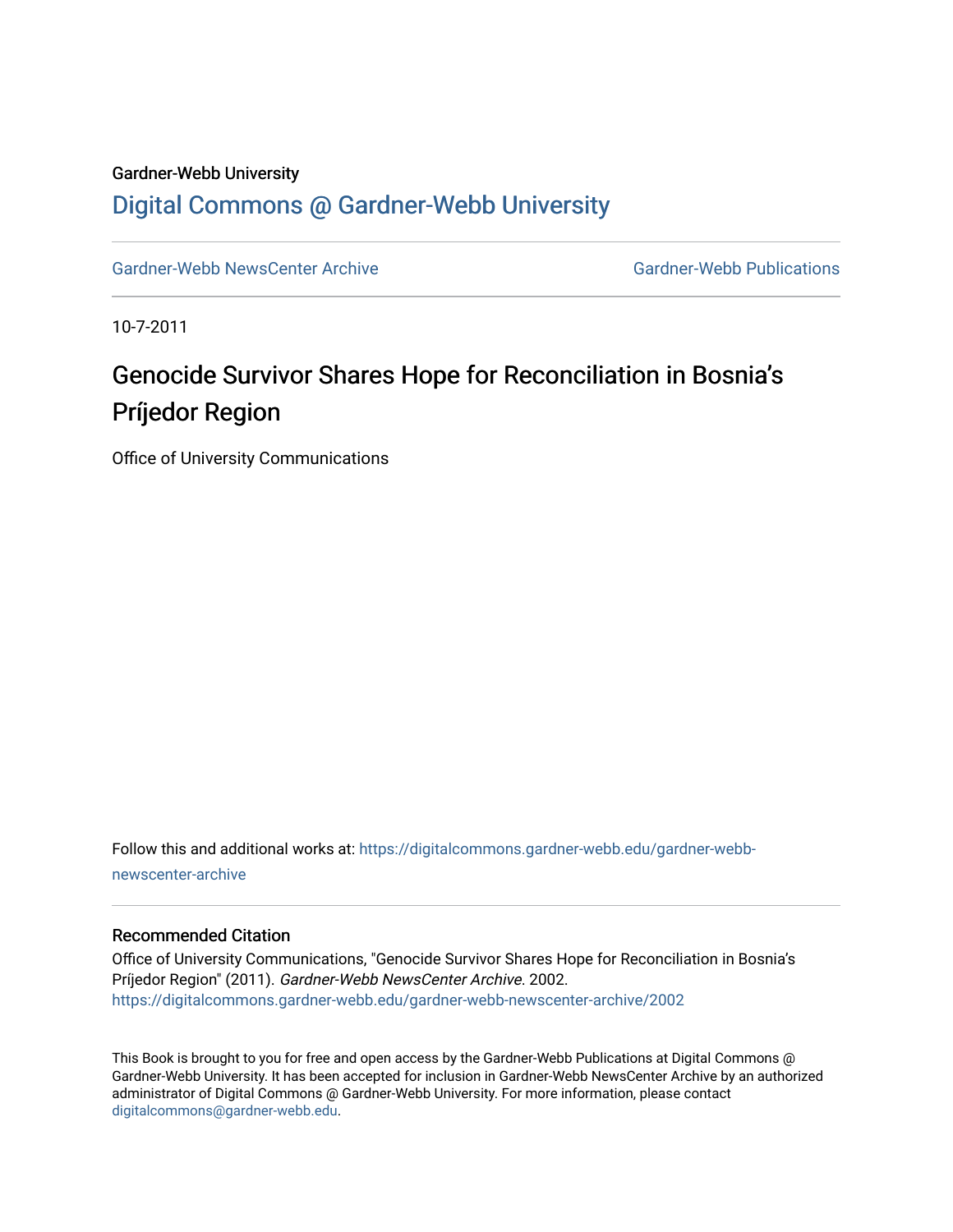## **Genocide Survivor Shares Hope for Reconciliation in Bosnia's Príjedor Region**

**webpublish.gardner-webb.edu**[/newscenter/genocide-survivor-shares-hope-for-reconciliation-in-bosnias-prijedor](https://webpublish.gardner-webb.edu/newscenter/genocide-survivor-shares-hope-for-reconciliation-in-bosnias-prijedor-region/)region/

Office of University Communications **October 7, 2011 October 7, 2011** 

*Amir Karadzic Brings Emotional Exhibit to Gardner-Webb University*



Watch Video [At: https://youtu.be/b6FRt2TLPF4](https://youtu.be/b6FRt2TLPF4)

BOILING SPRINGS, N.C.— Amir Karadzic, a survivor of the early 1990s Bosnian genocide, spoke at Gardner-Webb University in a special "Life of the Scholar" program presentation on Wednesday, and then addressed several humanities classes on Thursday. Karadzic testified to the brutality he witnessed firsthand in his hometown Príjedor, and urged Gardner-Webb students to remember the humanity of their neighbors, and to prevent such atrocities from happening in the future.

From 1992 until 1995, thousands of non-Serb Bosnians in the region of Príjedor suffered theft, displacement, rape and brutal death at the hands of Serbian ultra-nationalists who hoped to claim the region for a secessionist Serbian state. A non-Serb Príjedor native, Karadzic was forced from his job and eventually driven out of Príjedor by death threats. But as he said, thousands of his friends and neighbors suffered much worse.

"The effect of war," Karadzic said, "is to kill all aspects of your normal life. If you survive and want to continue living, you have to find some box inside your mind to lock it all away and set it aside. I feel almost guilty talking about this, because so many others suffered so much